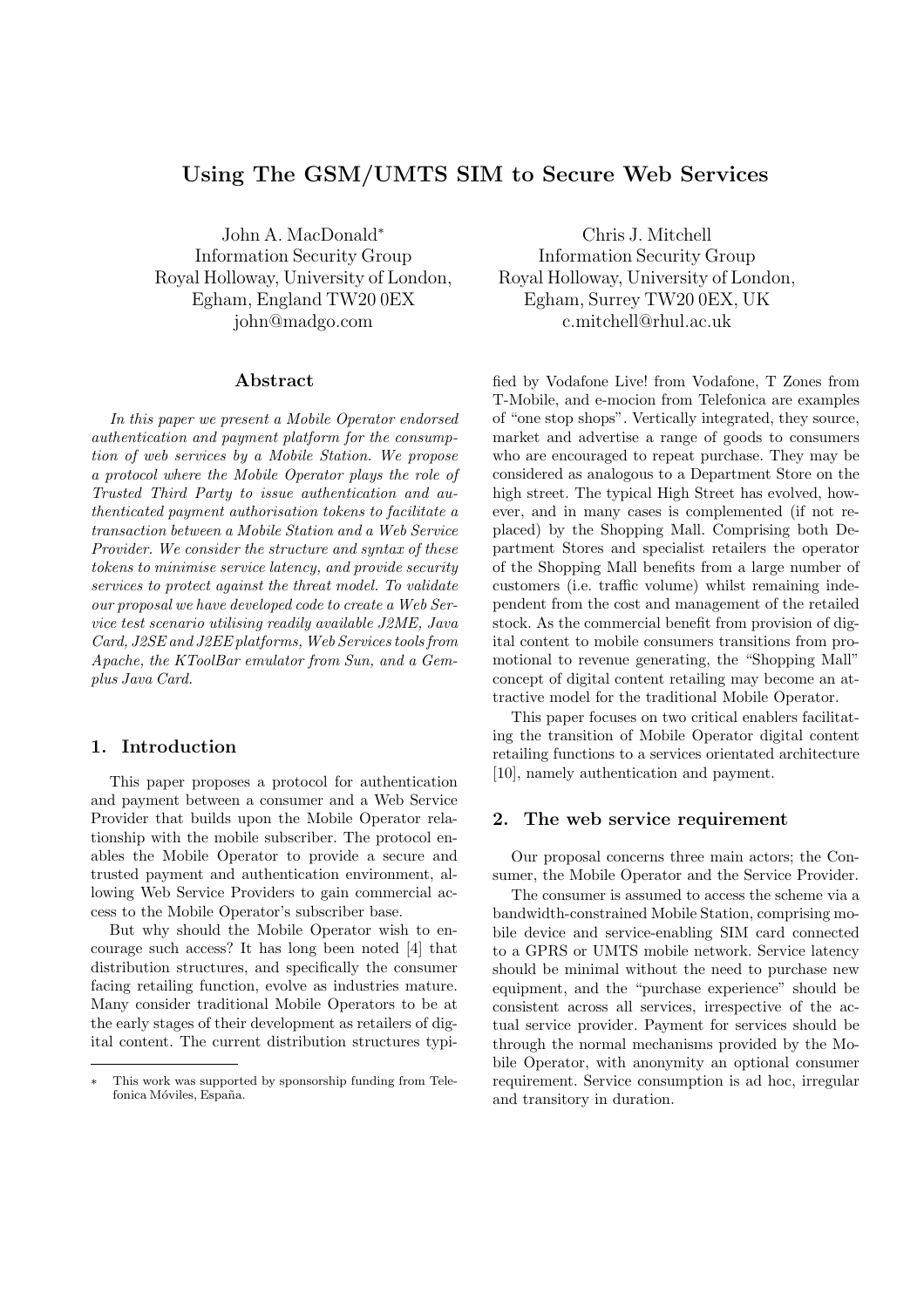The Mobile Operator is assumed to require maximum distribution for the available services at lowest cost. Consumers and Service Providers should be capable of dynamically and asynchronously entering and leaving the system. The service must be terminal vendor independent and capable of being set-up using Over The Air (OTA) techniques. Finally, the Service Provider, who will not want to develop new business processes solely for Mobile Operators, must interface to the system using standard internet protocols.

We base our proposed scheme on the assumption that these requirements are met with a Web Services architecture, where:

- the consumer service endpoint is an OTA installed application running on a mobile device that uses the SIM card as its security element,
- the service content is provided by a Web Services Provider in accordance with internet standards, and
- the Mobile Operator provides service discovery, content delivery, authentication and payment services to both consumers and Web Service Providers.

## 3. The proposed scheme

In our proposal the Mobile Operator is a trusted third party acting as an intermediary between Web Service Providers and each of the Web Service consumers (Mobile Stations) served by the Mobile Operator. The Mobile Operator provides authentication and payment authorisation tokens, that are exchanged by the Mobile Station for the subsequent consumption of Web Services provided by Web Service Providers that are listed by the Mobile Operator.

The Mobile Station is assumed to implement a Security Agent function — an example of which is presented in [8]. The Security Agent comprises a device executed MIDlet application for I/O and computationally intensive operations, together with a tamper-resistant module (e.g. Trusted Programme Module (TPM) and/or SIM card) executed application for secure storage and cryptographic processing. The Mobile Operator is assumed to implement a Token Distribution Centre comprising Authentication and Payment Servers working in consert with the Billing System.

We adopt a push-based model [5] to exchange authentication and payment authorisation tokens between the scheme entities. Tokens are pushed from the Mobile Operator's Token Distribution Centre to the Mobile Station, for local storage. This allows a shopping basket of services to be assembled before the to-



Figure 1. Scheme Description

kens are subsequently pushed from the Mobile Station to the Web Service Providers in exchange for their services.

By storing the tokens on the Mobile Station we simulate a familiar shopping behaviour. We allow the consumer to pause (i.e. service interuption) between the phases of entering the Shopping Mall (i.e. authentication), browsing and selecting the goods (web service selection) and proceeding to the checkout (i.e. payment) as indicated in the shaded areas of Figure 1. It is considered good practice [2] to design mobile applications so that they can be interrupted by the user. The scheme is summarised with reference to Figure 1.

- 1. The Security Agent of the Mobile Station and the Mobile Operator perform a mutual authentication process, using the technique described in [8]. This initiates a secure session, including the agreement of cryptographic algorithms and the establishment of a pair of authenticated shared secret keys, one for encryption  $(CK)$  and the other for MAC generation  $(IK)$ .
- 2. The Mobile Station application requests a link to the Mobile Operator's Token Distribution Centre. A mobile identifier used solely for web services is provided, and an authentication token requested. For improved privacy, this web services mobile identifier can be encrypted using the confidentiality key  $CK$  if required.
- 3. The Authentication Server issues an authentication token to the Mobile Station.
- 4. The Mobile Station application browses the web services offered by the Mobile Operator. Upon ser-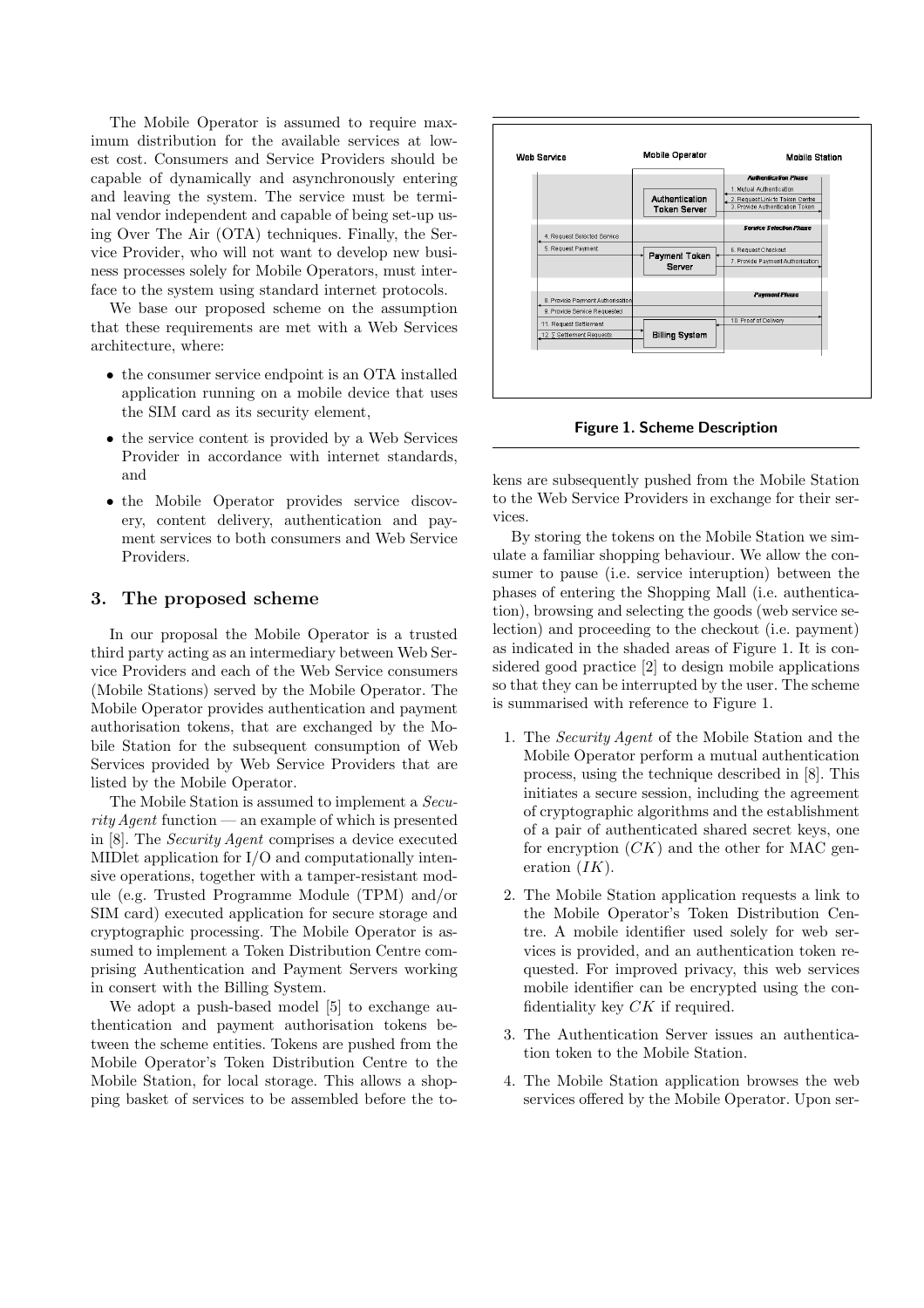vice selection, the authentication token is provided to the Web Service Provider as proof of identity.

- 5. The Web Service Provider responds by informing the Mobile Operator's Payment Token Server of the price and other contractual terms of the service requested by the Mobile Station.
- 6. Once service selection is completed, the Mobile Station requests checkout.
- 7. The Payment Token Server responds by issuing a single payment token to the Mobile Station for all the selected services.
- 8. To initiate service consumption the Mobile Station pushes the one-time-use payment token to the appropriate Web Service Provider(s). To avoid information leakage between Web Service Providers, the Mobile Station can request a Payment token for each service selected. In this instance service consumption is initiated by the Mobile Station pushing the one-time-use payment token only to the specific Web Service Provider.
- 9. The Web Service(s) responds by supplying the requested service to the Mobile Station via the Mobile Operator. If required the service may be encrypted using CK to provide confidentiality services between the Mobile Operator and the Mobile Station.
- 10. Proof of delivery notification is provided by the Mobile Station to the Billing System, and the secure session is released.
- 11. Financial settlement request is made by the Service Provider to the Mobile Operator, as determined by their commercial agreement.
- 12. Settlement between Mobile Operator and Web Service provider is made either on a per transaction or per time period basis. Settlement between Mobile Station and Mobile Operator can either be on a prepay basis, occurring when the payment token is issued in step 7 above, or upon receipt of proof-of-delivery.

#### 4. Implementation options

Web Services are defined [13] as software systems that support interoperable network interactions. They allow implementation of a service-orientated architecture incorporating the entities of Service Provider, Service Consumer and Service Registry. For information to be moved around the network it must be packaged in a format that is understood by these entities. The Simple Object Access Protocol, (SOAP) [13] is the standardised packaging protocol currently utilised for Web Services. SOAP supports information exchanges by specifying a way to structure XML messages.

As in any open network environment, these exchanges are exposed to security threats of message leakage, tampering and vandalism. We propose protocol and token implementation options that are designed to resist masquerading, message tampering, replay, and denial of service attacks. Further, as the characteristic of a Web Service is a response to a message, perceived service quality is also dependent on latency between message and response. We therefore also consider the implementation options that affect this.

We present both specific protocol exchanges and the structure and syntax of the authentication and payment tokens.

#### 4.1. Prerequisites for protocol

Our protocol uses both symmetric and asymmetric cryptographic techniques to provide the authentication and integrity services required.

We choose to use symmetric rather than asymmetric cryptography for providing the security services between Mobile Station and Mobile Operator. Performance is critical in a mobile system and overhead must always be minimised wherever possible [1]. A long term secret key  $K_{SC}$  is shared by the Mobile Operator and the Mobile Station's SIM card. This is used as described in [8] for mutual authentication and authenticated key establishment.

By contrast we use asymmetric cryptography to provide the security services between the Mobile Operator and the Web Service Provider. Unlike the one-to-one and enduring relationship between Mobile Station and Mobile Operator, our scheme assumes that a Web Service Provider may have a transitory relationship with multiple Mobile Operators. In this topology it is best to avoid the necessity of establishing a long term shared secret; we thus adopt an asymmetric cryptographic solution for provision of security services. The Mobile Operator generates asymmetric key pairs for the Authentication Server and the Payment Server, and obtains certificates  $Cert_{OP\_AS}$  and  $Cert_{OP\_PS}$  for the respective public keys from a Certification Authority. Likewise, the Web Service Provider generates a key pair for its Web Service Server, and obtains certificate  $Cent_{WS}$ for the public key. The private keys will be used for digitally signing messages. Our protocol is based on the assumption that the Web Service Provider has access to a trusted copy of the public key of the Certification Authority used to sign the Mobile Operator's pub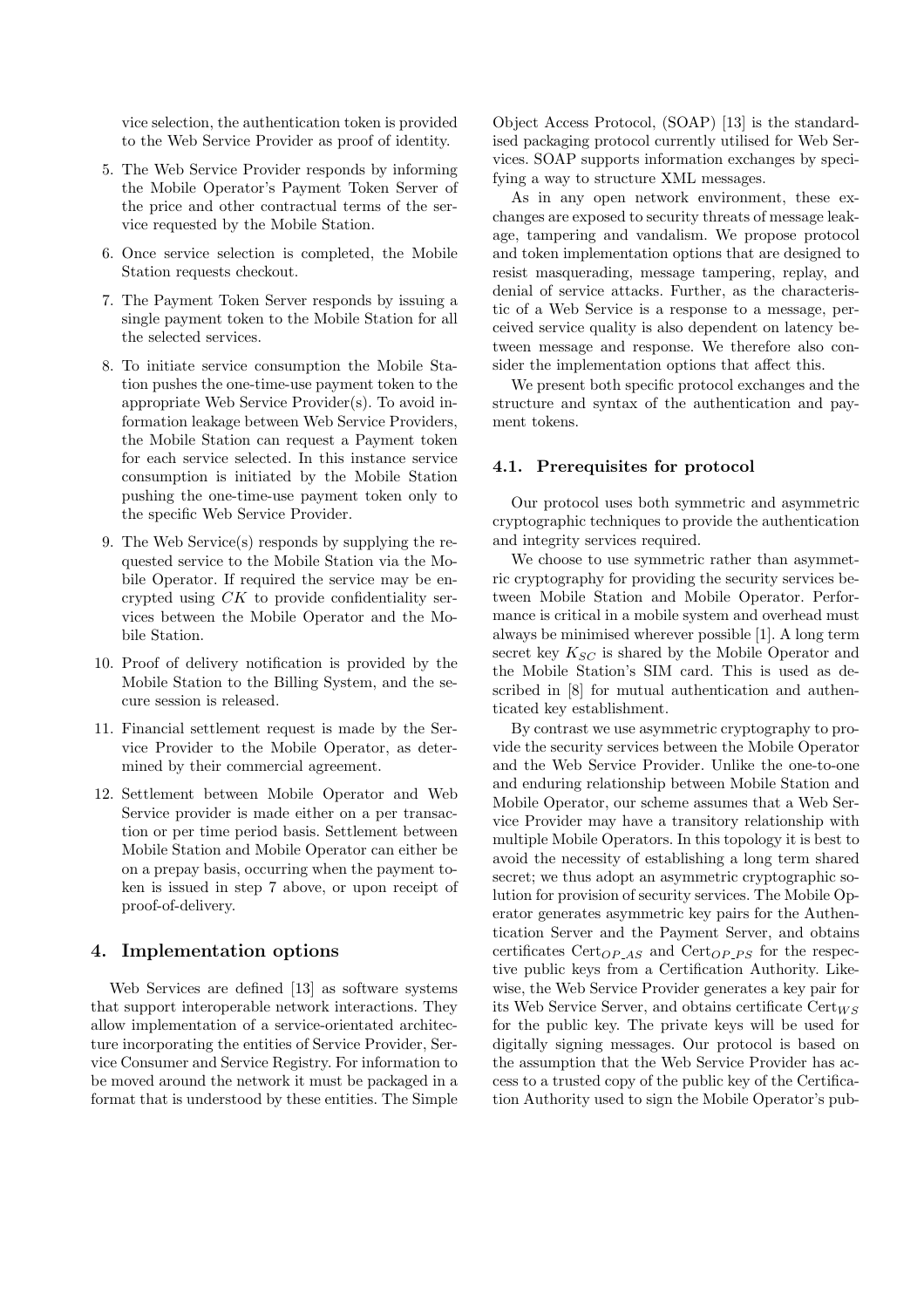lic key certificates, and vice versa. We also assume that the Mobile Operator's Authentication Server certificate  $Cert_{OP\_\!AS}$  and the Mobile Operator Payment Server certificate  $Cert_{OP\_PS}$  are in a format processable by the Web Service Provider, and that the Web Server Provider certificate  $Cent_{WS}$  is in a format processable by the Mobile Operator. It is further assumed that the Web Service has access to the Mobile Operator's certificates, prior to commencement of the protocol. In a multiple Mobile Operator topology the certificates for each specific Mobile Operator may be accessed via the Mobile Operator specific value of the SecurityDomain element of the authentication token as presented in appendix 1. The associated trust issues are outside the scope of this paper.

The Mobile Station identifier  $i_M$  is a unique identifier assigned by the Mobile Operator, used specifically for procuring web services and distinct from the IMSI. Its broadcast must be minimised wherever possible to maintain user privacy and reduce the threat of cloning. Therefore  $i_M$  is only transmitted once to identify the Mobile Station to the Mobile Operator. Following authentication, a temporary Mobile Station identifier  $i_{M}$ is used to identify the Mobile Station in all communications with the Web Service Provider. This ensures user anonymity and reduces the risk of cloning. It is the Mobile Operator's responsibility to maintain the relationship between  $i_M$  and  $i_{M'}$ .

#### 4.2. Protocol

We describe the critical protocol exchanges to address the threat model by considering the authentication, service selection and payment phases of the protocol. Our description assumes that an authenticated key establishment process has taken place between the Mobile Operator and the Security Agent of a Mobile Station [8].

We adopt the following additional notation:

 $AS =$  Authentication Server  $PS =$  Payment Server  $MS =$ Mobile Station  $WS =$  Web Service  $S(D, s_x) =$ Signature of data D using key  $s_x$  $MAC_{IK}(D) = MAC$  on data D using key IK  $S_{i_M}$  = SAML authentication assertion

 $P_{i_M}$  = authenticated payment authorisation

4.2.1. Authentication: Mobile Station requests an authentication token. The Authentication phase commences with the authenticated key establishment process. The Mobile Station then requests an authentication token from the Mobile Operator's Authentication Server by sending its identity  $i_M$  integrity protected with a MAC computed with the Mobile Operator and Security Agent shared secret integrity key IK.

$$
MS \to AS: i_M \|\text{MAC}_{IK}(i_M)
$$

Successful verification of the MAC confirms that the Mobile Station at the other end of the secure channel is the legitimate owner of the mobile identity  $i_M$ . Note that freshness is guaranteed by the fact that the key  $IK$  used to generate the MAC is session-specific. The Authentication Server generates a temporary mobile identifier  $i_{M'}$  and records the mapping between  $i_M$ and  $i_{M'}$ . The server then creates a SAML authentication assertion  $S_{i_M}$ , using the temporary Mobile Station identifier  $i_{M'}$ . This assertion is compliant with the SAML [9] specification and confirms that the user was authenticated at a specific time by the Mobile Operator's Authentication Server. This is digitally signed by the private key  $s_{OP\_AS}$  corresponding to the public key certificate  $Cert_{OP\_AS}$  to give the authentication token  $S_{i_{M'}}$   $||S(S_{i_{M'}}, s_{OP \_AS})$ . The authentication token is then integrity protected with a MAC computed using the shared secret  $IK$  and transferred to the Mobile Station.

$$
AS \to MS: \tS_{i_{M'}} ||S(S_{i_{M'}}, s_{OP \_AS})||
$$
  

$$
MAC_{IK}(S_{i_{M'}} ||S(S_{i_{M'}}, s_{OP \_AS}))
$$

After successful verification of the MAC by the Security Agent using  $IK$ , the authentication token  $S_{i_{M'}}$   $||S(S_{i_{M'}}, s_{OP} A_S)||$  is stored in persistent Mobile Station memory.

4.2.2. Service Selection: Mobile Station receives payment token. The Mobile Station browses the Mobile Operator's selection of web services. Upon service selection, the Mobile Station copies the authentication token  $S_{i_{M'}}$   $||S(S_{i_{M'}}, s_{OPAS})$  from persistent memory and transfers it to the Web Service Provider as proof of identity.

$$
MS \rightarrow WS: S_{i_{M'}} || S(S_{i_{M'}}, s_{OP \_AS})
$$

The Web Service can determine the identity of the Mobile Operator from the SecurityDomain element in the AuthenticationAssertion contained within  $S_{i_M}$ (see Appendix 1). Assuming contractual terms have been agreed with the specific Mobile Operator for provision of the requested service, then the Web Service verifies the digital signature using the public key in  $Cert_{OP\_\!AS}$ , which it is assumed that the Web Service application has the means to verify. To verify the freshness of the authentication token, the web service application checks the timestamp attribute IssueInstant of element AuthenticationAssertion within  $S_{i_{M'}}$ ,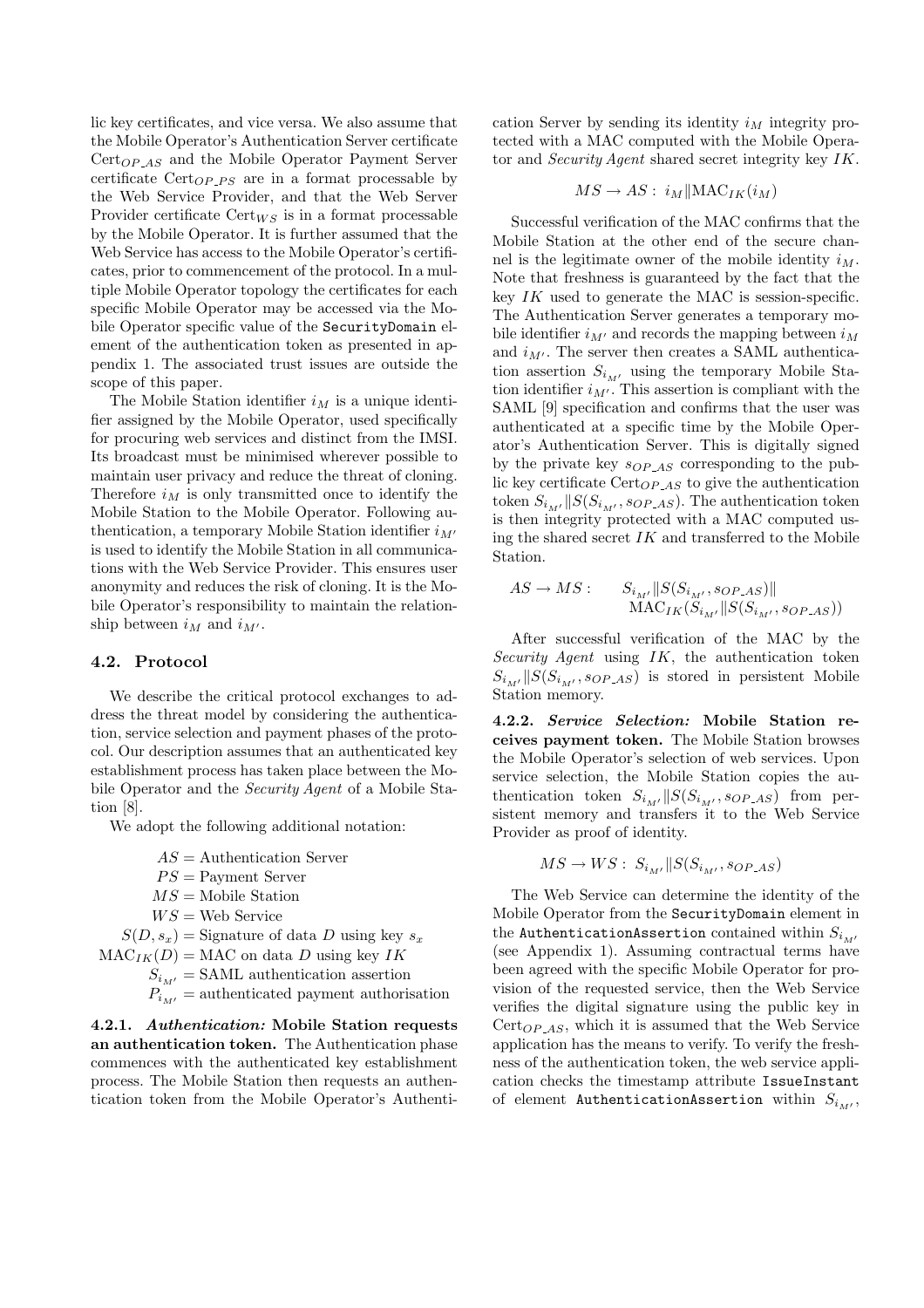and also retains a log of recently accepted tokens to ensure that no token is accepted twice. Following successful verification of the digital signature and freshness checks, the Web Service Provider responds by informing the Mobile Operator's Payment Token Server of service identity, payment details and other contractual terms,  $T_{ws}$ , requested by the authenticated entity identified in authentication assertion  $S_{i_M}$ . The authentication assertion and the terms of the selected service are digitally signed using the Web Server's private key corresponding to the public key in  $Cert_{WS}$ , and are transferred to the Mobile Operator's Payment Server.

$$
WS \to PS: S_{i_M}
$$
,  $||T_{ws}||S(S_{i_{M'}}||T_{ws}, s_{WS})||$ Cert<sub>WS</sub>

The Mobile Operator's Payment Server verifies the digital signature using the public key in  $Cert_{WS}$ . Following successful verification, the identity and contractual terms of the web service described in  $T_{ws}$ , are stored for subsequent checkout against the Mobile Station identity  $i_M$ . This occurs for every service selected by the Mobile Station. Once service selection is completed, the Payment Server confirms the user's credit worthiness, reserves the total payment amount, and creates a payment authorisation  $P_{i_M}$  for all selected services. This is digitally signed using the Mobile Operator's private key corresponding to the public key in Cert<sub>OP-PS</sub>, to yield the authenticated payment token  $P_{i_{M'}} || S(P_{i_{M'}}, s_{OP\_PS})$ . The payment token is then integrity protected with a MAC computed using the shared secret IK, and transferred to the Mobile Station.

$$
PS \to MS: \tP_{i_{M'}} ||S(P_{i_{M'}}, s_{OP-PS})||
$$
  

$$
MAC_{IK}(P_{i_{M'}} ||S(P_{i_{M'}}, s_{OP-PS})
$$

After successful verification of the MAC by the Security Agent using  $IK$ , the authenticated payment token  $P_{i_{M'}} || S(P_{i_{M'}}, s_{OP\_PS})$  is stored in persistent Mobile Station memory by the Security Agent.

4.2.3. Payment: Mobile Station exchanges token for services. To initiate consumption of the selected services, the Mobile Station copies from persistent memory the authenticated payment token  $P_{i_{M'}} || S(P_{i_{M'}}, s_{OP\_PS})$  and transfers it to the Web Service Provider(s).

$$
MS \rightarrow WS: \ P_{i_{M'}} || S(P_{i_{M'}}, s_{OP\_PS})
$$

The Web Service can determine the identity of the Mobile Operator from the SecurityDomain element in the AuthenticationAssertion contained within  $P_{i_M}$ (see Appendix 1). Assuming contractual terms have been agreed with the specific Mobile Operator for provision of the requested service, then the Web Service

verifies the digital signature using the public key in  $Cert_{OP-PS}$ , which it is assumed that the Web Service application has the means to verify. Replay attacks are avoided by ensuring that payment tokens are one-time-use only. Token freshness is confirmed by the Web Service checking and logging the service identity and the timestamp attribute IssueInstant in AuthenticationAssertion. Following successful signature verification and token freshness tests the Web Service Provider responds by supplying the service to the Mobile Station.

#### 4.3. Authentication & payment tokens

To maximise interoperability these tokens are designed as XML documents. The  $S_{i_M}$  and  $P_{i_M}$  documents assert user-related facts about authentication and payment authorisation respectively. For integrity, source entity authentication and non-repudiation these assertions are signed by the issuing authority, i.e. the Mobile Operator. They must therefore include an XML digital signature. Unfortunately the self describing, extensible and interoperable nature of XML leads to redundancy and, as a consequence, potentially increased latency in constrained-bandwidth networks. With web service performance measured in throughput and latency, the use, structure and syntax of the authentication  $S_{i_{M'}} || S(S_{i_{M'}} , s_{OP \_AS})$ , and payment  $P_{i_{M'}} || S(P_{i_{M'}}, s_{OP\_PS})$  tokens is a critical implementation choice. We identify the following implementation objectives regarding the use and design of authentication and payment tokens:

- 1. Minimise the transmission time for  $S_{i_{M'}} || S(S_{i_{M'}}, s_{OP} A_S)$  and  $P_{i_{M'}} || S(P_{i_{M'}}, s_{OP} B_S)$ over bandwidth-constrained networks. Recasting the scheme of Figure 1 into a pull-based model, where the Mobile Operator provides a full proxy service on behalf of the mobile client, eliminates the need to both transmit the tokens over the constrained bandwidth mobile network and to store them locally in expensive client memory. This option is, however, at the expense of more centralised application control by the Mobile Operator.
- 2. Compress the XML documents  $S_{i_{M'}}$  and  $P_{i_{M'}}$ . There exist various XML compression schemes that exploit the tree structure of the language and enable the removal of unnecessary white space [6]. As document size and latency must be minimised in the proposed scheme, both the compression ratio and the total transfer time (including time to compress, transmit and subsequently decompress) of the compressed document are criti-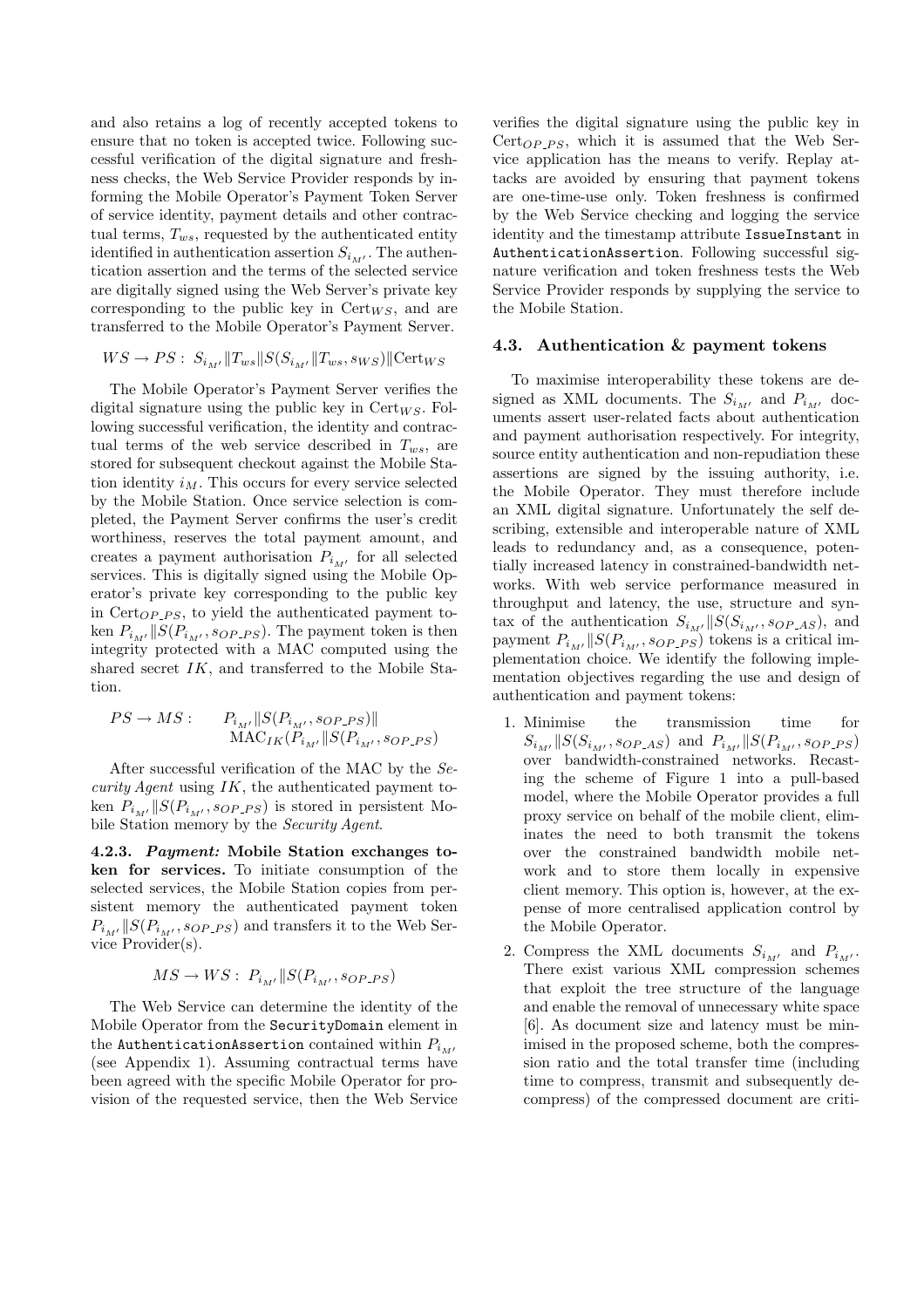cal metrics for the choice of compression engine. Although compression potentially reduces memory requirements and latency, the compressed tokens are non-standard. This could lead to interoperability issues for the scheme, unless compression is only deployed over the bandwidth constrained link. Such an implementation would once again be at the expense of more centralised application control by the Mobile Network. It is worth noting that such a Mobile Network specific XML compression technique, WBXML [15], which employs a scheme whereby the most common occurring XML value is represented by the smallest token, was omitted from version 2 of the OMA DRM Rights Object Acquisition Protocol [12] despite its inclusion in the earlier version 1 [11]. WBXML's inability to compress binary data such as signatures and certificates, and the interoperability concern, demonstrates the practical issues surrounding the choice of implementing XML compression for the tokens  $S_{i_{M'}} || S(S_{i_{M'}}, s_{OPAS})$ and  $P_{i_{M'}} || S(P_{i_{M'}}, s_{OP, PS})$ . Adoption of a standard compression technique such as http deflate is proposed as a reasonable compromise to minimise transmission latency whist ensuring maximum interoperability.

- 3. Optimally design the token syntax. The XML signature syntax standard is designed with a high degree of extensibility and flexibility. To optimise performance of the proposed scheme, it is possible to select an implementation of  $S_{i_{M'}} || S(S_{i_{M'}}, s_{OP} A S)$  and  $P_{i_{M'}} || S(P_{i_{M'}}, s_{OP} B S)$ that minimises size and latency whilst remaining compliant to the standard to ensure interoperability. We propose the following implementation choices within the XML digital signature [3].
	- (a) To adopt an enveloping XML Signature structure where the authentication and payment tokens are child elements to the signature. This allows the Mobile Station to easily access the token in the Object container element to confirm validity before invoking expensive network resources.
	- (b) To reduce the size and the speed of the signing operation, each resource within the signature manifest of the SignedInfo element is hashed, and the digital signature of the hashed list then calculated.
	- (c) To protect against an attack that attempts to substitute the Object element of token  $P_{i_M}$

and  $S_{i_M}$ , the canonicalisation algorithm used is referenced in CanonicalizationMethod.

- (d) To relieve the limited processing power Mobile Station of the computational expense of validating the digital signatures, tokens  $S_{i_{M'}}$   $||S(S_{i_{M'}}, s_{OP} A S)||$  and  $P_{i_{M'}} || S(P_{i_{M'}}, s_{OP\_PS})$  are transmitted to the Mobile Station via a secure, symmetric integrity protected channel. Maximum interoperability with web services, and the requirement for Web Service Providers to dynamically and asynchronously enter and leave the system without the need for complex secret key distribution structures, is achieved by using a digital signature, not a message authentication code, in element SignatureMethod.
- (e) To prevent an attacker removing the assertion and payment tokens from the Object element, whilst retaining verification of the digital signature, the Object ID URI is referenced in the Reference element.
- (f) To reduce the size of the XML documents, the optional element KeyInfo is excluded from the XML Signature structure. Key verification material of tokens  $S_{i_{M'}}$   $||S(S_{i_{M'}}, s_{OPAS})$  and  $P_{i_{M'}} || S(P_{i_{M'}}, s_{OP\_PS})$  and the issue of trust is left to the web service application. This therefore assumes that the web service application has access to the key verification material. This assumption is valid if the authentication assertion  $S_{i_{M'}}$  is based on SAML [9]. As such, the assertion will specify the identity of the authentication authority (i.e. the Mobile Operator). As the web service is listed by the Mobile Operator, it is considered to be within the Mobile Operator's domain, and therefore trust is established prior to the receipt of the tokens  $S_{i_{M'}} || S(S_{i_{M'}}, s_{OP} A s)$ and  $P_{i_{M'}} || S(P_{i_{M'}}, s_{OP,PS}).$
- (g) To thwart any fraudulent attempt by the Mobile Station to resubmit a payment token, a timestamp attribute IssueInstant is included in the AuthenticationAssertion within  $S_{i_{M'}}$ . The web service application checks that no two payment tokens from the same issuer are redeemed by the same user with the same timestamp. The authenticated payment token authorisation  $P_{i_{M'}} || S(P_{i_{M'}}, s_{OP\_PS})$  contains the ini-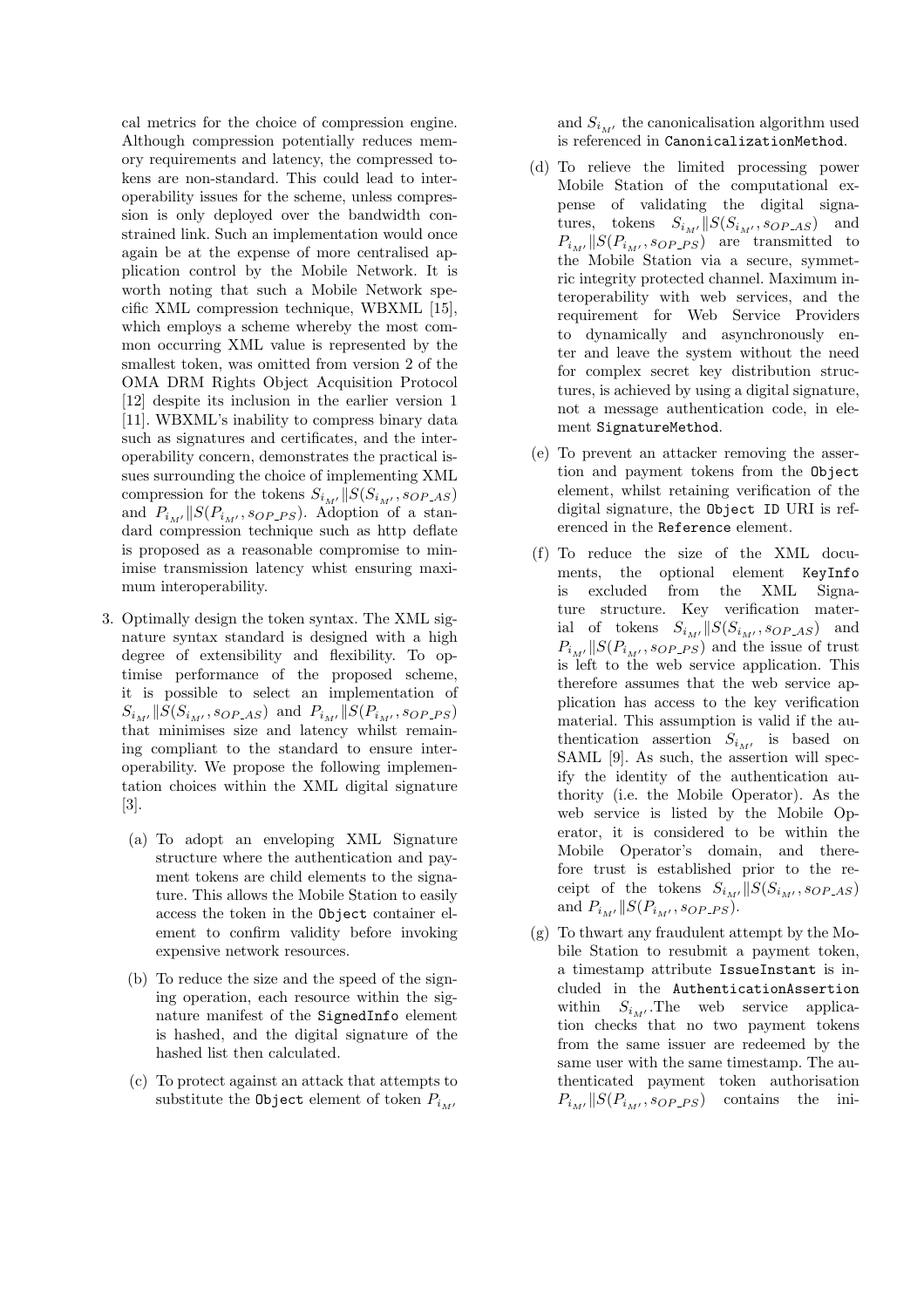tial authentication assertion  $S_{i_{M'}}$ . To reduce the storage requirement for long term protection against Mobile Station initiated replay attacks, an element specifying the token's validity period may be added to the authenticated payment token  $P_{i_M}$ . For simplicity of presentation this element is not presented in appendix 1.

(h) To avoid issuing a payment token for each service requested, at the expense of information leakage as noted above, a single payment token is issued for a shopping basket of services. The services to be purchased are detailed in SignatureProperties. The semantics of SignatureProperties are application-specific, but would typically contain the supplier identification, item specifier or sku (stock keeping unit) and, perhaps, the price.

This results in the representative syntax for a signed authenticated Payment token  $P_x$ , as presented in appendix 1.

## 4.4. Proof of concept prototype

To validate our proposal we have constructed the Proof of Concept model of Figure 2, based on readily available open source tools:



Figure 2. Proof of Concept Implementation

• A J2EE Servlet web application performs the Mobile Operator function and is packaged as a WAR file (Web Application Archive) for easy deployment on a Tomcat Apache Web Server.

- The Mobile Station comprises a mobile device and a SIM card. A J2ME Client performs the mobile device function and is emulated by the Wireless KToolbar [14] from Sun Microsystems, running our Security Agent MIDP 2.0 MIDlet on the reference J2ME implementation. The SIM card Security Agent function is provided by a Gemplus GemXpresso RAD 211 Java Card with crypto package, connected to our demonstration environment via a USB card reader.
- A Web Service application is packaged as a WAR file and deployed on the Tomcat Server and communicates with the Mobile Operator function using SOAP over http. We used the jax-rpc API together with tools from Apache Axis to create the service WSDL and deploy the Web Service on a Tomcat Server.

The demonstration environment of our proof of concept model is implemented in J2SE. J2SE provides the necessary Java Swing classes for monitoring the various use case applications tested on our model. The model is designed so that each phase of a specific use case is initiated manually and monitored by visual feedback through the use of J2SE's GUI LayoutManager class and ActionListener interface.

The test scenario is the implementation of a simulated football match, where the consumer selects the specific match venue of interest via a mobile device resident "Football Service" J2ME application. The content provided by the Web Service comprises match data (team identities, current score, match duration, and attendance), graphics (a png image file of a critical match event, e.g. a goal) and a Rights Object controlling consumption of the service. The Web Service Deployment Descriptor and the WSDL of the simulated football match service (MatchCentreService) are presented in appendices 2 and 3 respectively. In our test model the graphic file was encrypted for confidentiality and the Rights Object (serviceConditions) accompanying the user content was used to convey content usage constraints; full details are provided in [7].

Invocation of the J2ME "Football Service" application initiates mutual authentication concluding with the creation of a high bandwidth secure channel between Server and SIM card as detailed in [8] and establishment of the shared secret  $IK$ . The Server issues authentication and payment tokens, which are exchanged for the Web Service as described above. The content associated with the service is provided to the Mobile Operator using SOAP over http, and then securely transferred to the Mobile Station for consumption via the high bandwidth channel implemented by the J2ME and Java Card Security Agent.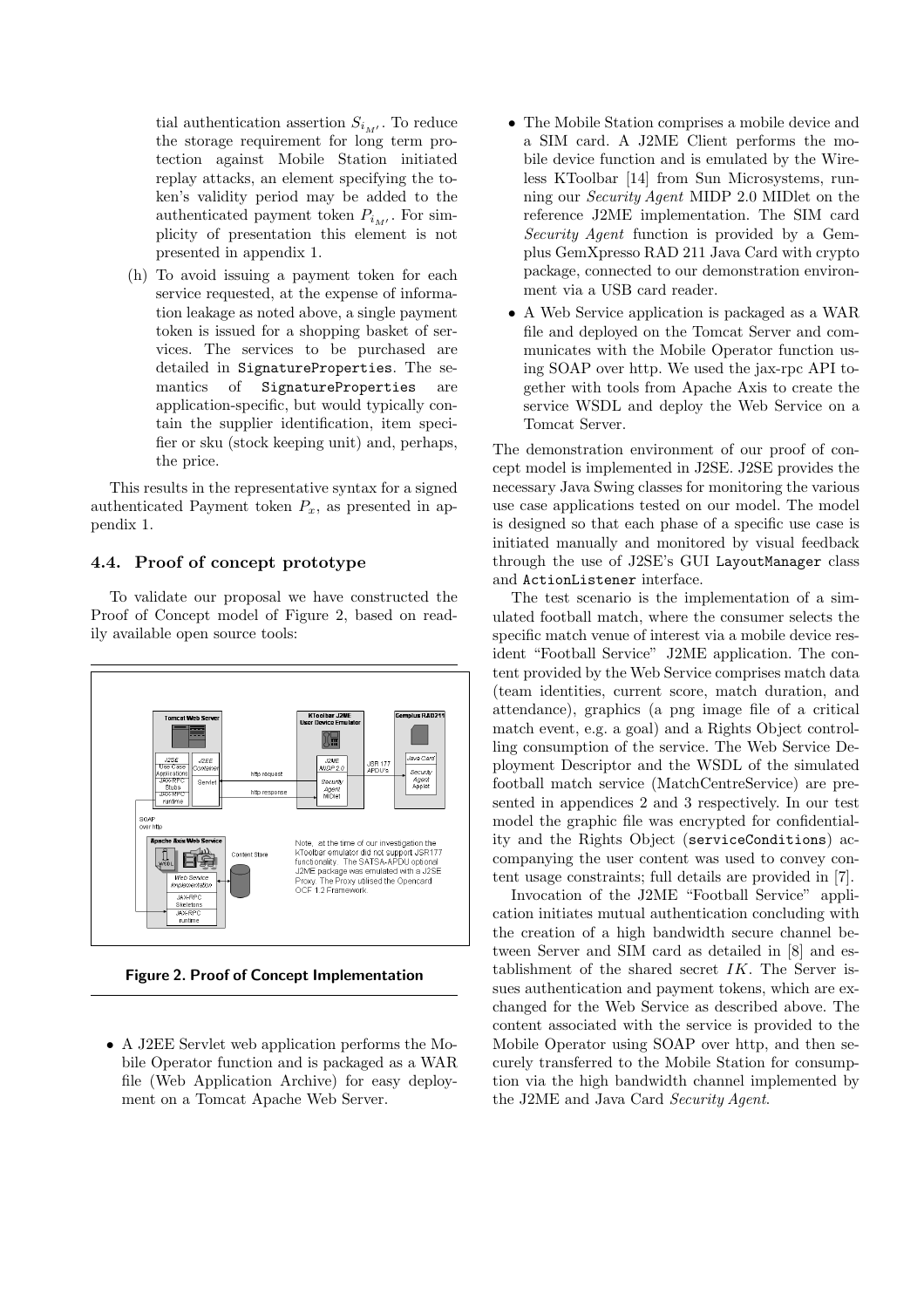## 5. Conclusion

In this paper we have introduced a scheme for authentication and payment between a consumer and a Web Service Provider that builds upon the Mobile Operator relationship with the mobile subscriber. We have considered the scheme protocol, and the structure and syntax of the payment and authentication tokens in detail. We recommend specific implementation options that optimise performance between the conflicting requirements of interoperability and service latency whilst providing security against external attack. We have modelled our proposal with open source tools based on a Java solution to supply a web service of a simulated football match to a mobile consumer via a Mobile Operator trusted third party.

To summarise, our proposal provides:

- 1. the user with a high level service discovery interface plus anonymity from Web Service Providers;
- 2. the Mobile Operator with a pivotal role and a revenue generating opportunity in the provision of a web services security and payment platform;
- 3. the Content Provider with a secure, scalable distribution channel.

In conclusion, our proposal allows the traditional Mobile Operator to leverage the breadth, innovation and marketing diversity provided by the web services developer community. By adopting such a dynamic, flexible, services orientated architecture we encourage Mobile Operators to rethink their current distribution structures and business models for the sourcing and delivery of digital content to their mobile subscribers.

## References

- [1] C. W. Blanchard and N. Trask. Wireless security. In R. Temple and J. Regnault, editors, Internet and Wireless Security, number 4 in BT Exact Communications Technology Series, chapter 9, pages 146–170. IEE, London, 2002.
- [2] Cynthia Block and A. C. Wagner. MIDP 2.0 Style Guide. Addison-Wesley, London, 2003.
- [3] D. Eastlake, J. Reagle, and D. Solo. XML-Signature Syntax and Processing. http://www.w3.org/, 2001.
- [4] R. Ford. Managing retail service businesses for the 1990s: Marketing aspects. European Management Journal, 8:58–66, 1990.
- [5] Sankar Krishna. Web Services Framework and Assertion exchange using SAML. W3C, http://www.w3.org, 2001.
- [6] Weimin Li. Xcomp: An XML compression tool. MSc thesis, University of Waterloo, Ontario, Canada, 2003.
- [7] John A. MacDonald and Chris J. Mitchell. Content centric DRM for mobile vertical market. Information Security Group, Royal Holloway, University of London — Internal paper, November 2004.
- [8] John A. MacDonald, William G. Sirett, and Chris J. Mitchell. Overcoming channel bandwidth constraints in secure SIM applications. In Security and Privacy in the Age of Ubiquitous Computing. Springer Science and Business Media, 2005.
- [9] E. Maler, P. Mishra, and R. Philpott. Assertions and Protocol for the OASIS Security Assertion Marup Language SAML v1.1. http://www.oasis-open.org/, 2003.
- [10] Richard Monson-Haefel. J2EE Web Services. Addison-Wesley, 2004.
- [11] OMA-DRMREL-v1. Rights Expression Language v1.0. http://www.openmobilealliance.org, 2002.
- [12] OMA-DRMREL-v2. Rights Expression Language v2.0. http://www.openmobilealliance.org, 2004.
- [13] Jason Snell, Doug Tidwell, and Pavel Kulchenko. Programming Web Services with SOAP. O'Reilly, 2002.
- [14] Sun Microsystems, http://java.sun.com/products. Wireless Toolkit, Version 2.1,, 2003.
- [15] WAP-192-WBXML. Binary XML Content Format Specification. http://www.wapforum.org, 2001.

## A. Appendix 1

The representative syntax for a signed authenticated Payment token  $P_x$  is presented below. The syntax for the simpler signed authentication token  $S_x$  is similar but excludes the SignatureProperties element:

```
<Signature xmlns ="http://www.w3.org/2000/09/xmldsig\#"
     xmlns:app ="http://www.madgo.com/simple">
 <SignedInfo>
  <CanonicalizationMethod Algorithm=
     "http://www.w3.org/TR/2001/REC-xml-c14n-20010315"/>
  <SignatureMethod Algorithm=
     "http://www.w3.org/2000/09/xmldsig\#rsa-sha1"/>
  <Reference URI="\#SAMLAssertion">
   <DigestMethod Algorithm=
     "http://www.w3.org/2000/07/xmldsig\#sha1"/>
   <DigestValue>
     (base 64 encoded sha1 hash of authentication token)
   </DigestValue>
  </Reference>
  <Reference URI="\#PaymentAssertion"
     Type="http://www.w3.org/2000/09/xmldsig\#SignatureProperties">
   <DigestMethod Algorithm=
     "http://www.w3.org/2000/07/xmldsig\#sha1"/>
   <DigestValue>
     (base 64 encoded sha1 hash of payment token)
   </DigestValue>
  </Reference>
 </SignedInfo>
 <SignatureValue>
   (base 64 encoded of rsa signature)
 </SignatureValue>
 <dsig:Object Id="SAMLAssertion" xmlns=""
     xmlns:dsig ="http://www.w3.org/2000/09/xmldsig\#">
  <AuthenticationAssertion AssertionID="SAMLAssertion"
     IssueInstant="(timestamp of authentication)"
     Issuer="(authentication authority)"
     xmnls="http://www.oasis-open.org/comittees/security/docs/
       draft-sstc-schema-assertion-15.xsd">
   <Subject>
    <NameIdentifier>
```